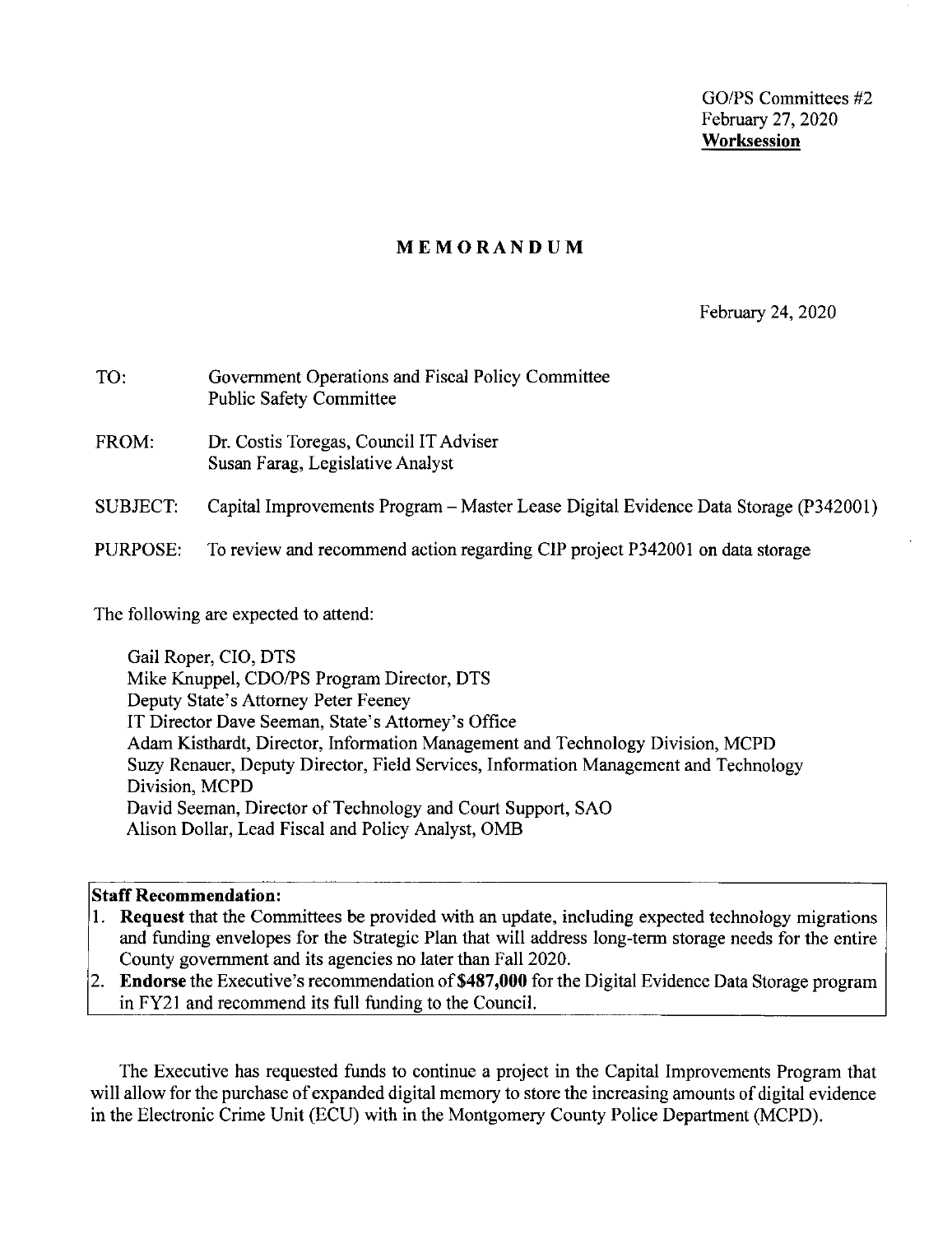The Executive proposes to:

"...add funding to the Master Lease: Digital Evidence Data Storage project to provide a temporary storage solution the Montgomery County Police Department's Electronic Crimes Unit (ECU), while the County develops a long-term sustainable solution for the acquisition, management, storage and use of digital evidence in criminal investigations and prosecution...." (p10-1 of the CIP proposed budget).

Council staff raised several questions; the answers, along with a general overview that sets the context for the request, and Council staff comment where appropriate, are provided below.

#### **Counci!O&A**

I. Last year, Council was told the additional data storage is a temporary solution; is there progress in FY20 towards a permanent solution, and what does it look like?

There are multiple issues and storage needs. A permanent solution would involve being able to link all digital evidence files to Just Ware using custom software that provided a case view of digital evidence. It would also include suitable network bandwidth. Storage needs are expected to continue to grow based on changes in technology which result in ever larger digital evidence files. Progress has been made toward linking some files thereby eliminating some storage requirements.

a.) **Issue:** Additional storage was needed for Just Ware in order to ingest body worn camera video, interview video and in car camera video so that it could be shared through the eDiscovery portal.

**Status:** Partially Resolved. Additional storage was added to JustWare and implemented. Additional analysis is required to determine the best approach to link files between Evidence.com and Just Ware. This will allow video to be available through the eDiscovery portal without having to ingest and store it a second time in JustWare. This link will apply only to body worn camera video, interview room video and in-car video.

b ). The Electronic Crimes Unit generates large volumes of data taken from cell phones and laptops as part of case investigations. The volume has continued to grow at faster rates than anticipated due to rapid changes in technology (larger cell phone and computer memories, 8k video, etc.). Some of this data is shared with the SAO via flash drives or shared drives. This data must be ingested into Just Ware in order to share it through eDiscovery. This will continue to increase the storage needs of JustWare unless we develop a solution that allows linking of files. Such a solution would need to include front end software to manage the files.

**Note:** Some of the data generated by ECU is not shared because it is considered contraband (i.e. child pornography). Legally they cannot share this data; legally they must share all other data. Status: Not resolved. The \$487K funding request will allow ECU to store data for new cases for perhaps three more years. It will not assist with any storage needs Just Ware will have as a result of this type of data. Nor will this funding facilitate sharing of files more easily.

c). The Electronic Crimes Unit needs increased network bandwidth in order to access and analyze files. Staff spend a significant amount of time waiting for files to be accessed due to them residing at EOB. The servers could be moved to Police HQ but they would still require increased network bandwidth. **Status:** Not resolved. The original funding request included \$50k for network analysis and design.

d). The electronic crimes unit has no backup of its data.

**Status:** No funding has been requested to address this issue. Existing servers could be used as backup of active cases which could be put on newer servers with improved network access. Older cases could be stored in the cloud.

e). Crime scene photos, County CCTV footage used as part of an investigation, private sector CCTV footage and other digital evidence are currently stored in the cloud on the police QTel evidence system.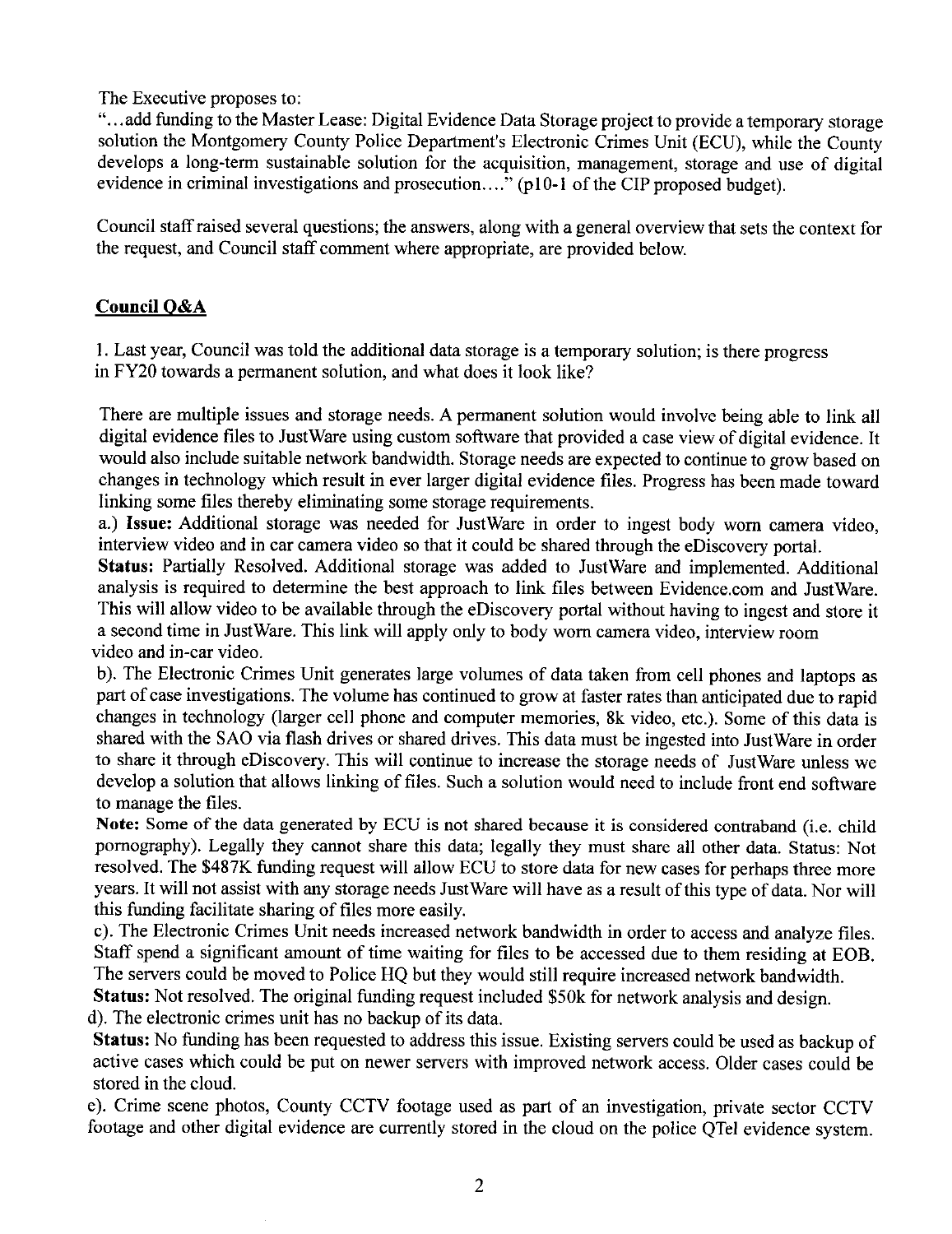This system is primarily used for the management of physical evidence stored in evidence rooms. However, digital evidence can be attached to cases. This evidence is then shared with the SAO via shared drives and flash drives. This requires storage in Just Ware since there is no linking of files; the volume of this type of evidence is not as great as that contained in Evidence.com or generated by ECU.

Status: The current funding request does not include funds to facilitate linking Qtel and Just Ware; therefore, digital evidence will continue to be stored redundantly in Just Ware in order to make it accessible to defense counsel through eDiscovery.

2. Are there efforts to develop a comprehensive data retention policy that covers both on-premises, as well as cloud-based storage solutions? What are the parameters for such a policy?

There are retention policies in effect. The SAO follows the retention policies set forth by the State of Maryland Judiciary for District Court and Circuit Courts. The policy would be the same for on-premise and for cloud storage, the policy is based on the case type not so much as where the data resides. The police follow the same policies as the SAO. Cases such as homicide or rape cases require retention periods of 99 years. Note that retention policies for body worn camera and in-car video that never become part of a case are less because the video is NOT part of a criminal case. Once there is a criminal case, different state mandated retention policies for all evidence take effect.

3. What new technology options are being explored for the permanent solution?

As explained above under Question One, the SAO is currently investigating the ability to link files (BWC video) between Evidence.com and the Just Ware CMS; this would help reduce the need for future storage for these types of files The SAO is in contact with the Just Ware vendor to investigate their cloud provided services and determine how these services will meet our ongoing business need and at what cost. Members of the DEMD Strategic Working Group attended a presentation by Information Builders to discuss a permanent integrated solution which would allow linking of files and a common case view. Some components of the solution would be based on licensing of various Information Builder tools, some of which are used by the Police Department and IJIS. Conceivably this could replace the eDiscovery portal or the eDiscovery portal could be updated using this type of technology. Additional analysis will be required to develop this concept and a potential business solution. ECU believes that older case files could possibly be stored in the Cloud. However, this would still require the development of some type of software to effectively manage and access the cases.

4. MCPS has a significant data storage challenge from school bus cameras, as do other agencies from video, as well as other data capture devices. What is the position of the ITPCC CIO subcommittee on an enterprise strategy for a potential shared solution to the increasing costs for storing data?

Shared solutions which would leverage buying power to reduce costs are not likely because each type of video is designed for a unique purpose and has unique software to manage it. The software is generally tied into the storage solution. For example, the companies that make school bus cameras do not make body worn video cameras or in-car cameras and vice versa. It would not be cost effective to store all school bus data in evidence.com; it could be possible to store school bus data that becomes part of a criminal case in evidence.com - this would well under **1** % of all school bus data generated.

F:IIT issues\GO support\February 27, 2020 GO+PS #2 CJP Digital Evidence Data Storageup.docx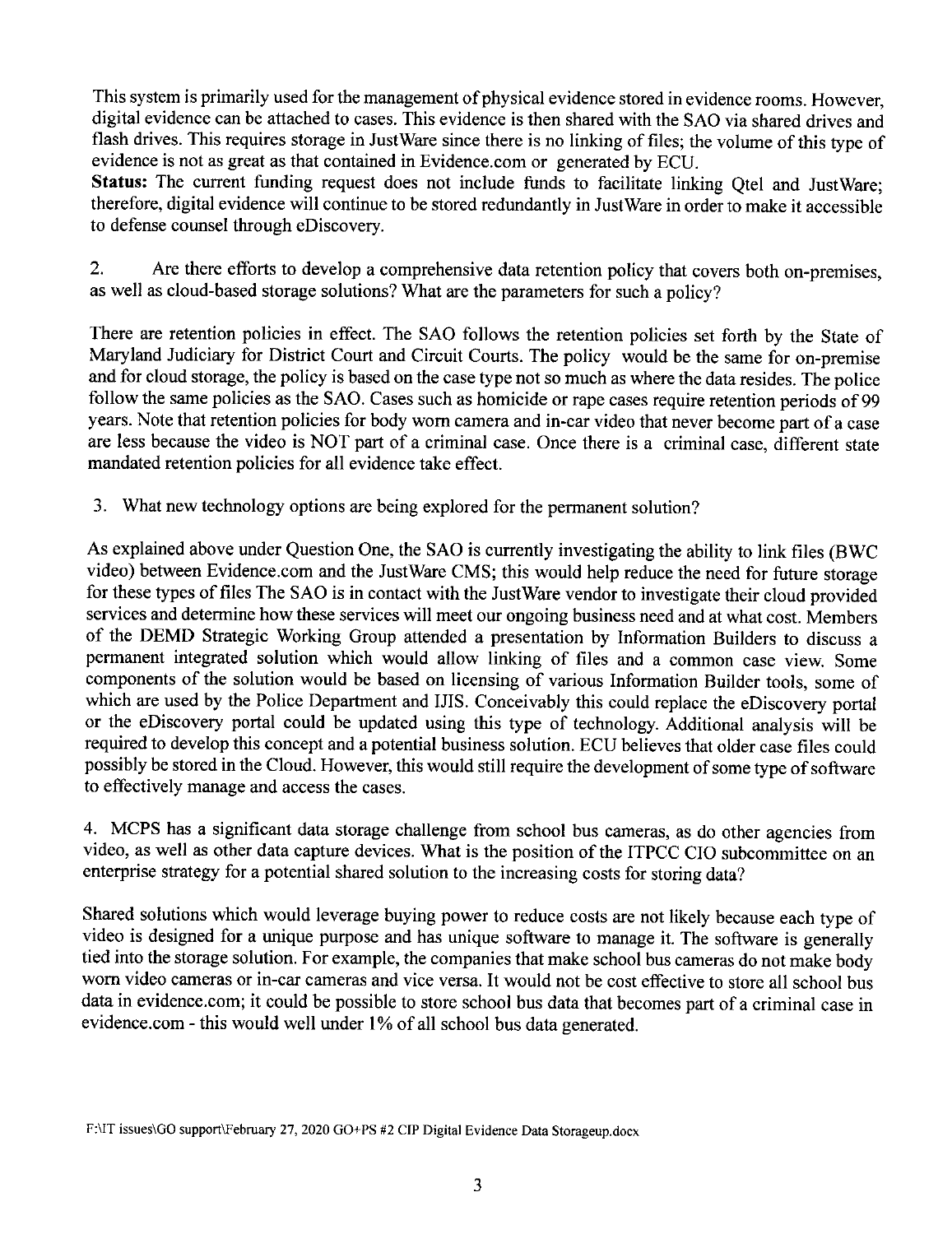

# **Master Lease: Digital Evidence Data Storage**

| Category             | General Government                 | <b>Date Last Modified</b>            | 01/04/20                                                                                                                                                                                                                                  |
|----------------------|------------------------------------|--------------------------------------|-------------------------------------------------------------------------------------------------------------------------------------------------------------------------------------------------------------------------------------------|
| SubCategory          | <b>Technology Services</b>         | <b>Administering Agency</b>          | <b>Technology Services</b>                                                                                                                                                                                                                |
| <b>Planning Area</b> | Countywide                         | <b>Status</b>                        | <b>Planning Stage</b>                                                                                                                                                                                                                     |
|                      |                                    | <b>EXPENDITURE SCHEDULE (\$000s)</b> |                                                                                                                                                                                                                                           |
| Cost Flamente        | $T - 1 - 1$<br><b>STELL PARAGE</b> | Total<br>- - - - - - -               | Bevond<br>$\sim$ . The contract of the contract of the contract of the contract of the contract of the contract of the contract of the contract of the contract of the contract of the contract of the contract of the contract of the co |

| <b>Cost Elements</b><br>Other   | Total | Thru FY19 Est FY20 $\frac{Total}{6 \text{ Years}}$ FY 21 FY 22 FY 23 FY 24 FY 25 FY 26 |     |     |     |                |                                              |                          | Beyond<br>6 Years |
|---------------------------------|-------|----------------------------------------------------------------------------------------|-----|-----|-----|----------------|----------------------------------------------|--------------------------|-------------------|
|                                 | 1.237 |                                                                                        | 750 | 487 | 487 |                | the control of the control of the control of | <b>Contract Contract</b> |                   |
| <b>TOTAL EXPENDITURES 1.237</b> |       |                                                                                        | 750 | 487 | 487 | $\blacksquare$ |                                              |                          | $\blacksquare$    |

#### **FUNDING SCHEDULE (\$000s)**

| <b>Funding Source</b>        | Total | Thru FY19 | Est FY20 $\begin{array}{cc} \text{Total} \\ \text{6 Years} \end{array}$ FY 21 FY 22 FY 23 FY 24 FY 25 FY 26 |     |     |  |                          |  |                          |     | Beyond<br>6 Years |
|------------------------------|-------|-----------|-------------------------------------------------------------------------------------------------------------|-----|-----|--|--------------------------|--|--------------------------|-----|-------------------|
| Short-Term Lease Financing   | .237  |           | 750                                                                                                         | 487 | 487 |  | $\overline{\phantom{a}}$ |  | $\overline{\phantom{a}}$ | . . |                   |
| <b>TOTAL FUNDING SOURCES</b> | 1.237 |           | 750                                                                                                         |     | 487 |  | $\blacksquare$           |  | $\sim$                   |     |                   |

#### APPROPRIATION AND EXPENISITURE UATA (Securi

| штонномиканы менен тарып келип келип келип келип келип келип келип келип келип келип келип келип келип келип келип келип келип келип келип келип келип келип келип келип келип келип келип келип келип келип келип келип кел<br>Appropriation FY 21 Request | 487 | Year First Appropriation | <b>FY20</b> |
|-------------------------------------------------------------------------------------------------------------------------------------------------------------------------------------------------------------------------------------------------------------|-----|--------------------------|-------------|
| Appropriation FY 22 Request                                                                                                                                                                                                                                 |     | Last FY's Cost Estimate  | 750         |
| <b>Cumulative Appropriation</b>                                                                                                                                                                                                                             | 750 |                          |             |
| Expenditure / Encumbrances                                                                                                                                                                                                                                  | ۰   |                          |             |
| Unencumbered Balance                                                                                                                                                                                                                                        | 750 |                          |             |

### **PROJECT DESCRIPTION**

The volume of digital evidence has grown exponentially in recent years with the implementation of body worn cameras and increased storage capacity of personal devices including cellphones and laptops. To manage the volume of data, the County requires additional storage capacity through the use of network attached storage and additional servers.

### **ESTIMATED SCHEDULE**

Hardware for the State's Attorneys Office will be purchased in FY20. Hardware for Montgomery County Police Department (MCPD) will be purchased in FY21.

### **COST CHANGE**

Cost increase is needed to provide the Electronic Crimes Unit (ECU) within the Montgomery County Police Department (MCPD) additional storage capacity until a long term solution is fully implemented. Funding allows for six A200s (Dell EMS ISILON Scaled Out Network Attached Storage), storage, and warranty.